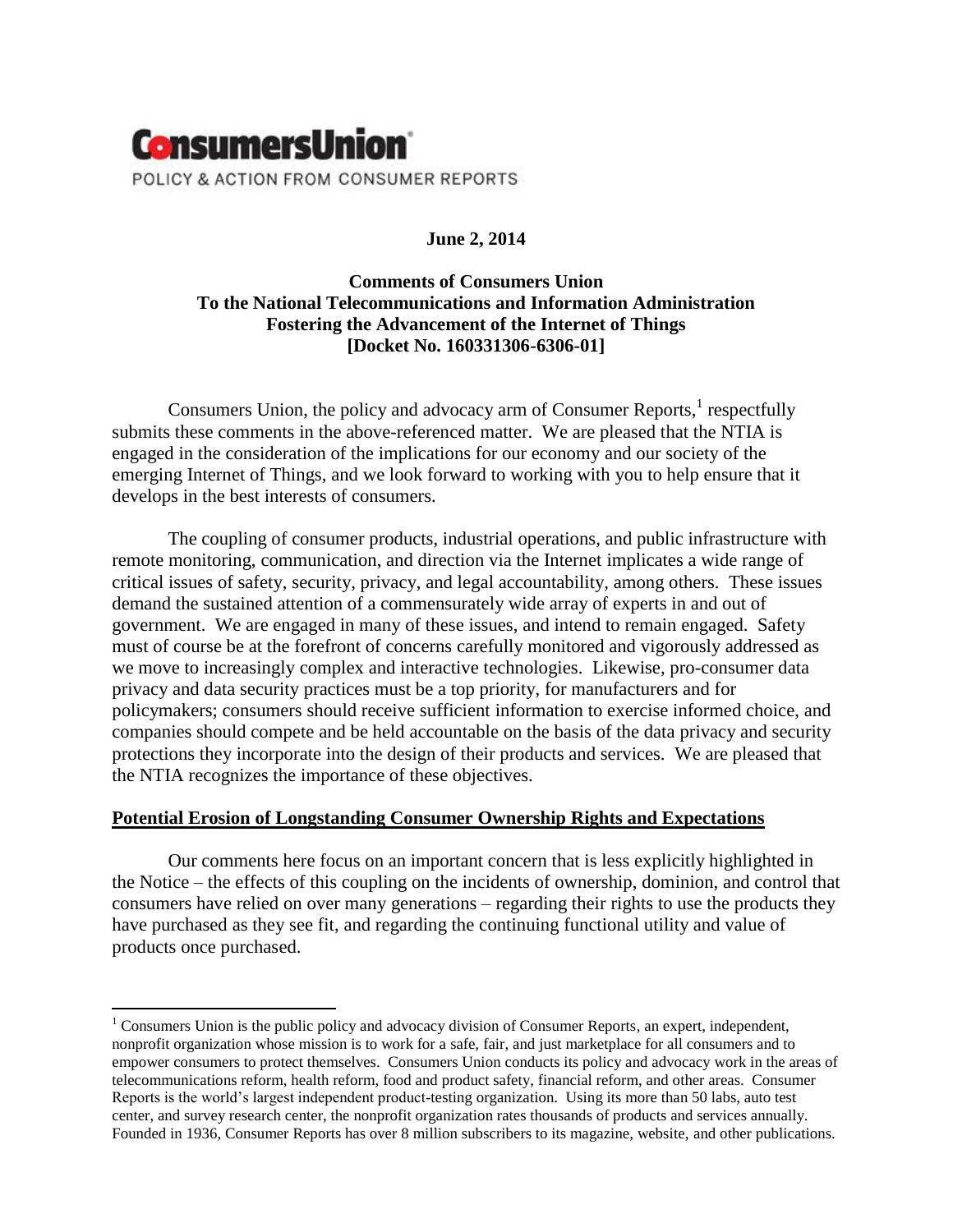The embedding of software into products that controls their functioning already significantly restricts the ability of consumers to decide how those products will be used. While software can enable product functioning on a far more complex and sophisticated level, it can also take that functioning further and further out of the hands of the consumer. Consumers may lose the ability to make what once were simple adjustments in a product's operation, much less the ability to experiment or tinker with the product in innovative ways, or to make even basic repairs. Moreover, the application of traditional patent and copyright principles to cover these functions may extend these restrictions on adjustment, tinkering, and repair to independent service providers, and to independent manufacturers of replacement parts and other compatible products, throwing up roadblocks to competition and consumer choice.

The potential for business practices to undermine long-held consumer rights is heightened significantly with the Internet of Things. When the functioning of a consumer product depends on an Internet connection, the company on the other side of that connection has the power to disable the product – or even erase it – with one stroke on a remote keyboard. Even the mere delivery of the product via the Internet, in electronic form, can tether its continued existence and functionality to the seller's future whims. A consumer attempting to exercise ownership and control of a product faces not only the prospect of potentially harsh legal liability for acting outside of restrictions imposed by contract fine print and obscure applications of copyright law, but also the prospect of the seller disabling the product, through some retaliatory action over the Internet, or through simply discontinuing the Internet connection or the remote support, or downgrading it, or imposing unreasonable new fees for it.

### **Our Laws Need Updating to Preserve These Rights and Expectaions**

Our laws have failed to keep up with these game-changing technological developments.

As technology has evolved, careful attention has been focused on interpreting and adjusting the laws so that the traditional expectations of *inventors* and *manufacturers* regarding their rights are preserved in the new technological environment. There has unfortunately been less attention paid to ensuring that the traditional expectations of *consumers* regarding their rights of ownership are preserved. It is time to redress this imbalance.

Specifically, as copyright, patent, and contract law are reinterpreted and applied to products and services in the Internet of Things, an important touchstone needs to be: what would the consumer's reasonable expectation have been regarding an analogous product in the preelectronic age? And how can that expectation be carried forward and preserved?

For example, when a consumer purchased an automobile circa 1950, what legally enforceable restrictions were there on the consumer's ability to test and modify its operation or performance, or to interchange or replace its parts with other parts and other automobiles, or to re-sell it in its original condition or as modified?

When a consumer purchased a book, or a phonographic record, circa 1950, what legally enforceable restrictions were there on the consumer's ability to re-read the book, or listen to the record, months or years after purchasing it, or to re-sell or give away the book or record, or to save it as a collectible item for future resale?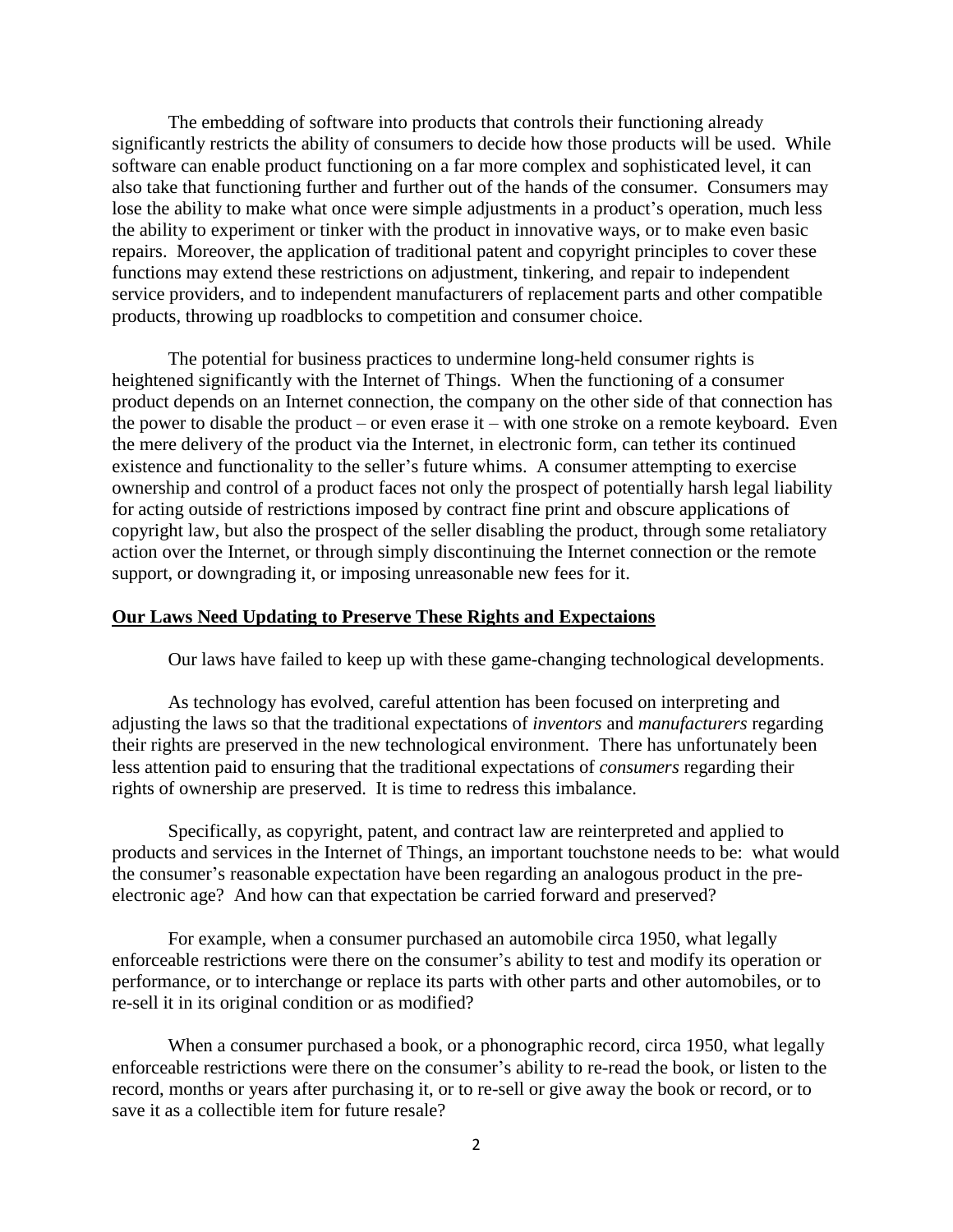The goal of preserving the inventor's and the manufacturer's rights must be pursued consistent with the no-less-important countervailing goal of preserving the consumer's rights.

One important aspect of preserving the consumer's rights lies in appropriately constraining the application of copyright law. As we have previously stated in comments to the Copyright Office, we are concerned that inconsistent and unsettled application of copyright law to software that enables and governs, and restricts, the functioning of everyday consumer products in which it is embedded, threatens to cause far-reaching harm to these consumer rights.

The reach of copyright law has expanded dramatically from when it arose a few centuries ago in response to the invention of the printing press. For many years, copyright law applied only to books, stories in periodicals, and other original writings. As the technological means available for publishing and distributing compositions evolved, copyright came to apply over time to phonograph and other audio recordings, and then to film and other video recordings. But throughout this evolution, the limiting concept remained the written expression of spoken language, or close audio-visual equivalents.

With the fateful decision to declare computer code to be a "language" for copyright purposes, the stage was set for the jarring collision we are now witnessing between this new frontier in copyright law and the core protections of a more ancient body of law, property law. The right of consumers to own property was well-established back at least as far as the ancient civilizations of Rome, Athens, Israel, and Mesopotamia.

We recognize the value of copyright law in nurturing and protecting incentives for innovation, both generally and in particular with respect to computer software. At the same time, it is important that the monopoly privileges conferred on creators by the copyright laws be kept appropriately contained, so those privileges do not spill out into broader, unjustified and counterproductive restraints on competition and consumer choice, and do not undermine consumers' long-established, fundamental ownership rights and expectations. Beyond the immediate harmful effects on consumer rights and expectations, broader innovation is impeded if a product's manufacturer is given inordinately sweeping power to control how the product can be used once it has been released into the marketplace.

While we agree with those who urge care in making significant changes to the bedrock of copyright law, we believe specific and discrete clarifications to address specific legal uncertainties that have arisen in this collision of copyright law and property law in the Digital Age are warranted. These clarifications are needed in order to preserve those long-established consumer rights and expectations, as more and more consumer products – from toys to household appliances, to medical devices, to cars and farm tractors – become part of the Internet of Things. We have recommended these clarifications to the Copyright Office, and we commend them to your attention as well.

Essentially, as referenced above, those consumer rights and expectations should be as equivalent as possible, for software-enabled consumer products, to what they have been for products containing no software. A consumer who purchases a product or otherwise lawfully acquires it should own it, and be able to use it – as he or she sees fit. That also includes selling or giving the product to someone else, complete with all its parts and contents and accessories. It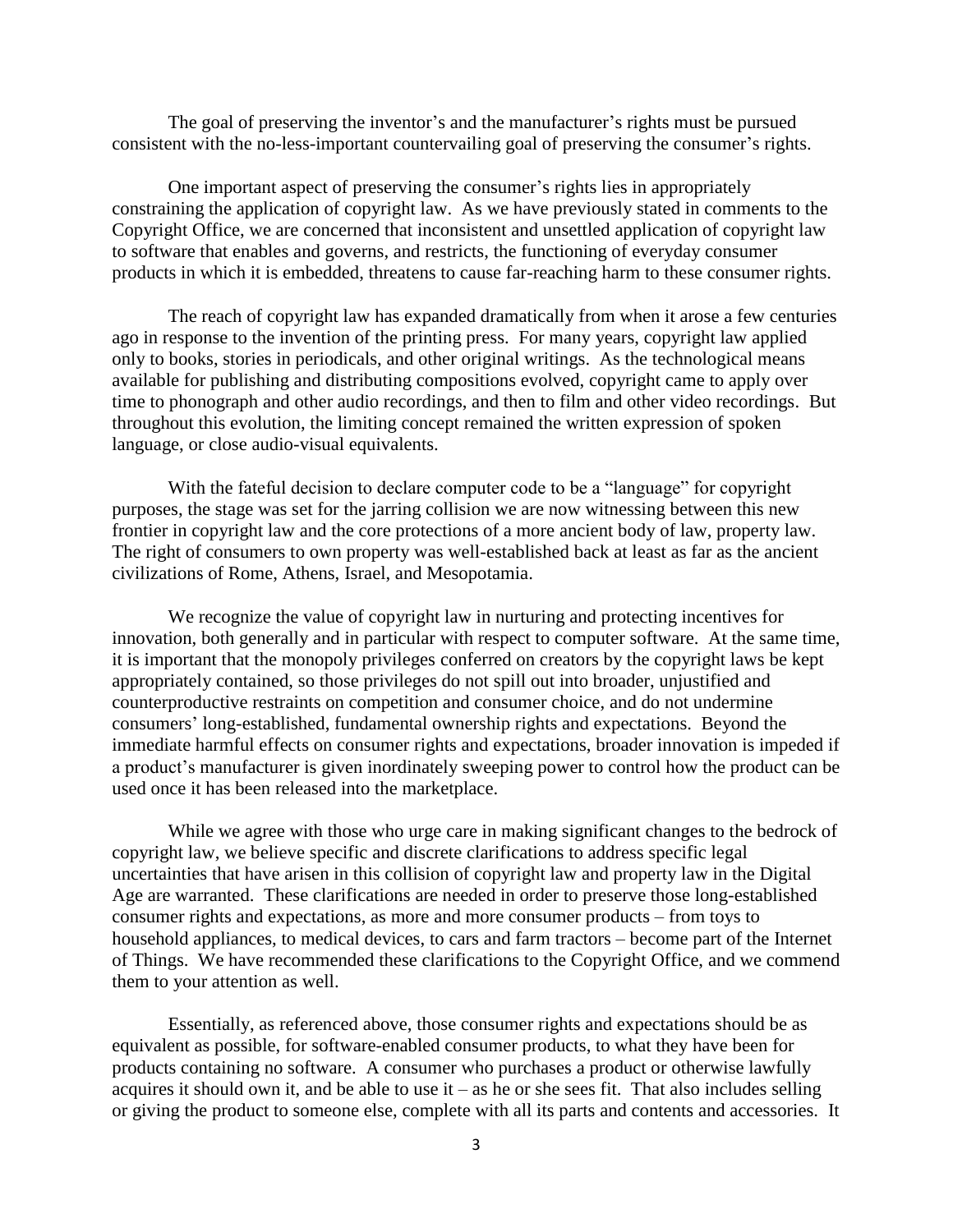includes being able to tinker with the product, to customize it, to improve its utility or performance, to get it repaired, or to remove its parts and use them in some other product. And it includes being able to choose how to accomplish any of those things, or to choose whom to enlist or hire for assistance. Just as a dress, to give another example, can be resold in a consignment shop, or given to a friend, or donated to a thrift store; or re-hemmed, or mended, or have its buttons removed and used on another dress, either by the owner herself, or by hiring a seamstress.

And as more products collect and store data as one of their core functions, or in connection with those functions, the consumer's ownership rights should also include ownership of that data, and the right to access it. Just as a consumer can store paper photographs and term papers and lists and letters securely in a trunk, where he is free to retrieve them at any time, or keep notes on a pad in the glove compartment of a vehicle or in a kitchen drawer.

Casual expansion of patent law principles could create similar undue restrictions on competition and consumer choice. For example, a legal fight has been raging for many years between automobile manufacturers and independent replacement parts manufacturers on how far patent law goes – and how far it should go – in protecting the manufacturers against competition from the independents. As with copyright law, the extension of patent law principles into the realm of the Internet of Things warrants careful consideration, to ensure that the interests of inventors are appropriately balanced against the interests of consumers.

There is perhaps a natural inclination for courts and policymakers to be intimidated by the complexities of computer and digital technology, and to give undue deference to industry claims that products containing this complex technology require different treatment, to be left more under the control of the manufacturer or original inventor. That inclination should be resisted. There is no reason that consumers should have to surrender their rights just because products have become more technologically complex.

## **Ownership of a Product Should Include Ownership of Its Parts and Contents**

The consumer rights issues at stake here were illuminated further for Consumers Union through our experience in recent years advocating for the right for consumers to unlock their mobile phones, to enable them to be used for connection to a different wireless network, under contract with a different service provider. We have litigated and re-litigated the justifications for protecting the consumer's right to access the software in the mobile phone to accomplish that unlocking – to remove the legal cloud over the right of consumers to keep phone manufacturers and wireless providers from arbitrarily turning useful phones into worthless junk.

In the course of our efforts to restore that right for consumers, the potential for rote application of traditional copyright principles to undermine consumer rights in surprising ways was vividly illuminated. In the most recent previous Copyright Office order granting that right under the Digital Millennium Copyright Act, the right had not been granted to the consumer who owned the phone, but had instead been limited to "the owner of the copy of the computer program" inside the phone. This meant that, if we had simply restored the right as it had most recently existed, the phone manufacturers and the wireless service providers could have easily nullified the right. They could simply have slipped a sentence into the fine print of the standard-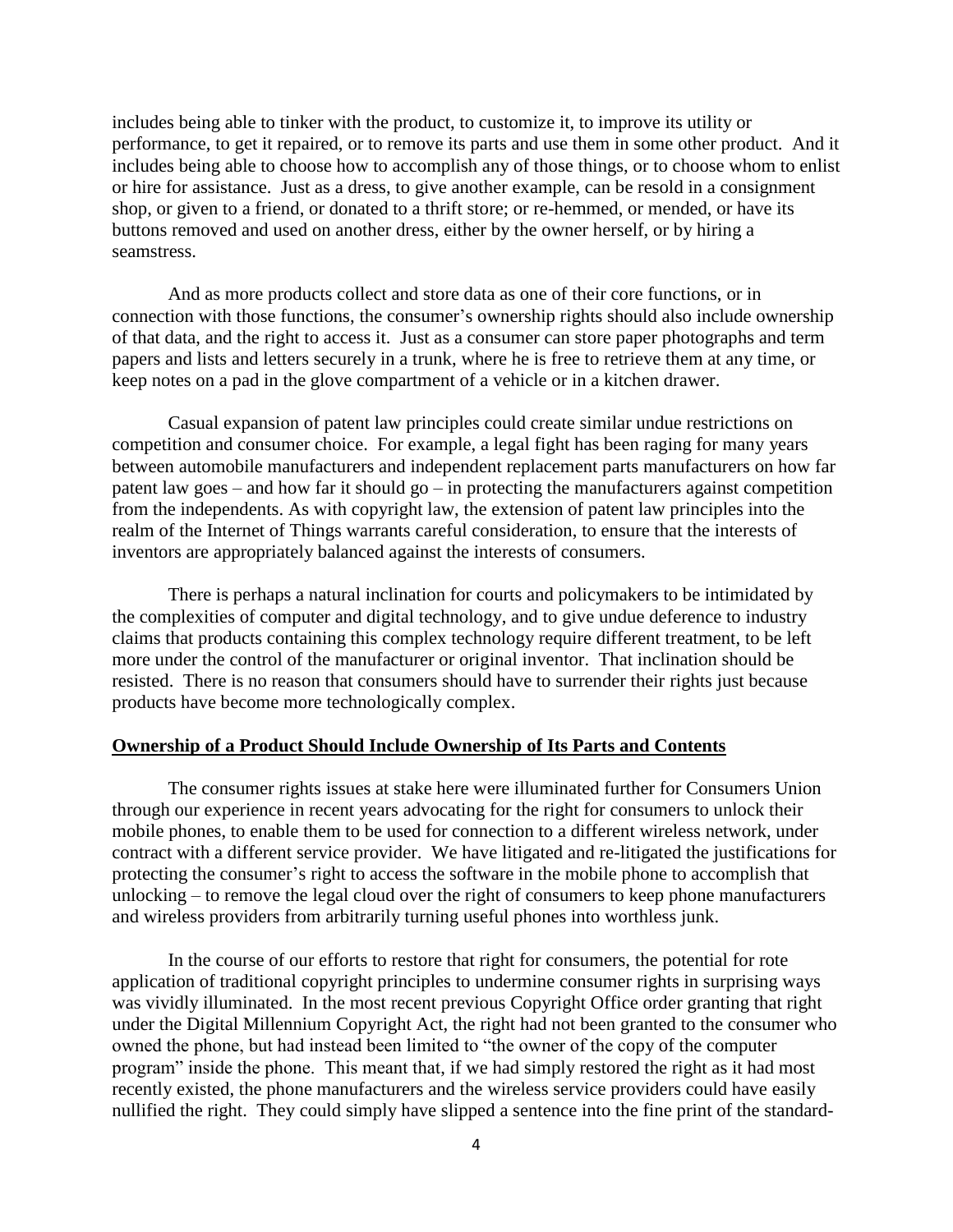form contract that consumers are supposedly agreeing to when they click the "I agree" box as directed by the sales clerk. That sentence would state that the provider and the manufacturer were retaining legal ownership of the technology inside the phone, and would specify that the consumer was being granted only a "license" to use the technology. It would have come as a surprise to most consumers that the phone they purchased was not really a phone, but merely the shell of a phone.

We were able to get this hidden trap fixed in the legislation restoring the right to unlock, and to get it fixed permanently, so that the right to unlock is held by the owner of the phone. That's consistent with common-sense consumer expectations of what ownership means.

This same kind of hidden trap is potentially lurking in all software-enabled consumer product sales, and we believe it should be clarified for all of them. If you buy the product, or otherwise lawfully acquire it, you own it, and that should mean owning not just the shell of the product, or its packaging, but its contents, what makes it function, and the fruits of its use. Those contents are yours to do with as you see fit. And when you resell or give away or donate the product to someone else, the ownership rights to the contents of the product, including the software that makes it run, stay with it – unless, as in the case of personal data the product collects, you decide to remove that data and keep ownership.

That wouldn't mean, as some suggest, that owning the copy of the software inside the product means having an unlimited right to make copies of the software, and use the software in other products or sell it multiple times. There is an essential, categorical difference between owning a copy of the software inside your product, and owning a copyright interest in it. However, we do believe that the consumer should have the right to transfer that single copy of the software into a different product for use there, as long as the copy does not remain in (or is no longer used in) the original product in which it was contained – just as a button may be removed from one dress and sewn onto another.

Nor would it mean, as some suggest, that a service agreement must always travel with the product. If someone sells or gives you an electric hair dryer, you still have to pay for electric power. But you do own the electric plug at the end of the cord, which enables you to interconnect to access the electric power; the same principle should hold for more technologically complex interfaces that enable the operation and interconnection desired by the consumer. In addition, whatever software updates and error correction patches are provided to the original purchaser of the product, whether pursuant to the sales agreement or pursuant to company policy, should be provided on the same terms to the person who acquires the product from the original purchaser. That's an essential element of full, meaningful transferability of ownership of the product, a right inherent in ownership.

### **Ownership of a Product Should Include the Right to Its Intended Lawful Use**

Another uncertainty in consumer rights was illuminated in our efforts to restore the right to unlock mobile phones: how the law treats the fact that often the engagement of computer software in a product, simply in order to operate the product, technically entails temporarily copying the software, within the product, as part of its operation. In the context of restoring the right under the DMCA, this issue was resolved implicitly as part of the restoration of the right to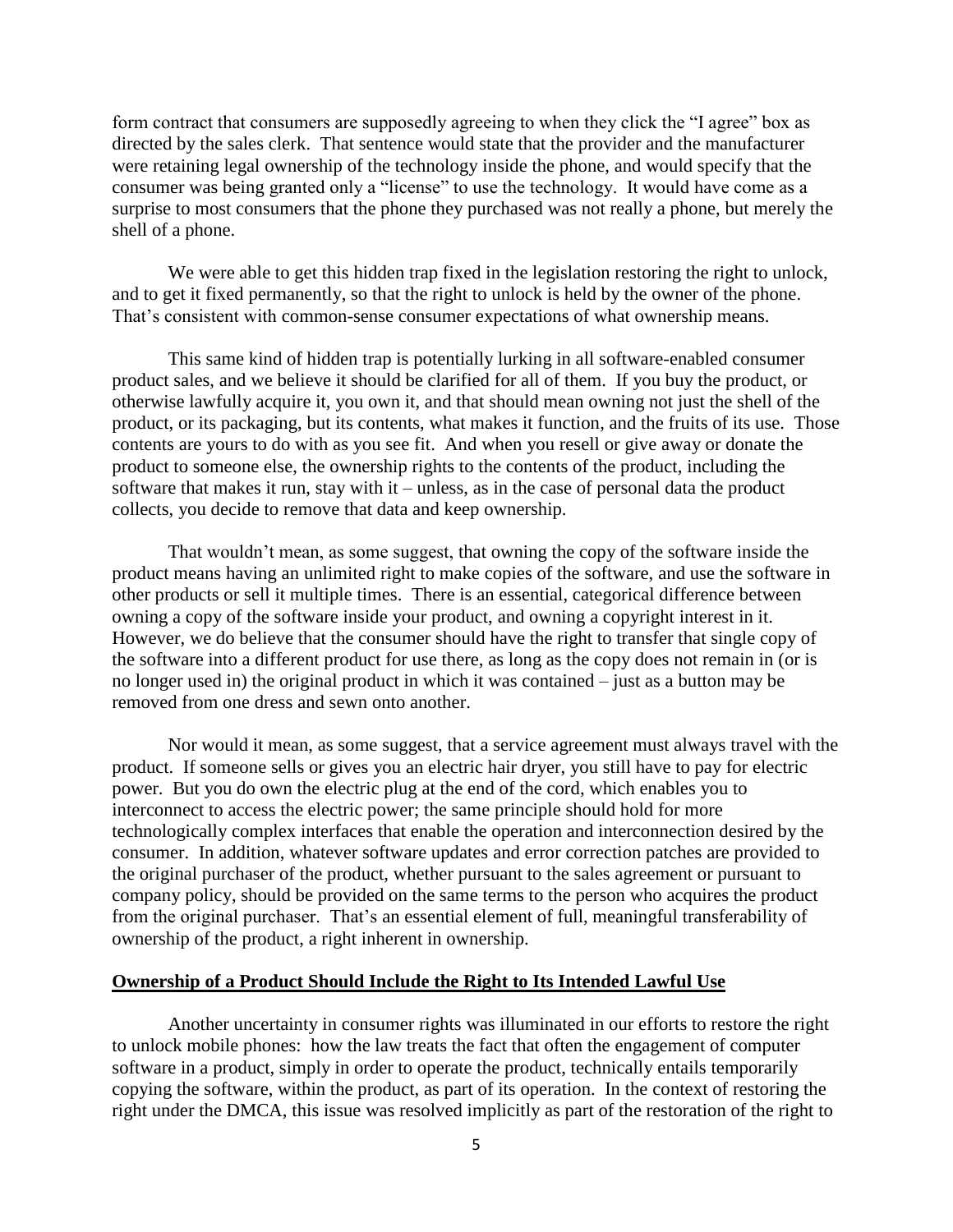unlock. But it needs to be resolved explicitly, and definitively, for all products. This is not "copying" in the copyright infringement sense, and should not require the user of the product to obtain permission from the holder of the copyright in the software.

In the Internet of Things, where the seller can disable or disrupt the product by remote control, an additional set of consumer rights needs to be developed. If a manufacturer is not under a legal obligation to support its product's interactivity with competing products, the manufacturer should at least not be permitted to obstruct others from developing those interactivity capabilities. If the seller is not obligated to maintain high-quality, state-of-the-art online support for the product, the seller should at least not be permitted to obstruct others from stepping in to do so.

## **Addressing Uncertainty in the Law**

These two principles – that a product includes its component parts and contents, and that being able to use the product is an inherent right of having lawfully acquired it – would seem beyond dispute. They are embodied in some of our earliest copyright law precedents, including the doctrines of fair use and first sale, and they have been recently reaffirmed in the specific context of computer software. 2 Congress has attempted to further clarify their applicability to computer software in section 117 of the Copyright Act, as amended on several occasions. And yet in the software world, they continue to be litigated and re-litigated, keeping them in legal limbo. It is time for a determined effort to lay them to rest.

Making these two discrete clarifications, what many believe to be re-affirmations of wellestablished principles of copyright law, would go far toward addressing the concerns that have been voiced regarding the appropriate and balanced application of those principles to softwareenabled and Internet-enhanced consumer products, in the best interests of consumers, and in the best interests of competition and innovation, which benefits both consumers and the overall economy. Although in an ideal world, these clarifications might be accomplished in the courts, legislation may be warranted to accomplish them expeditiously. One possible approach for clarifying the issues surrounding ownership and transferability of these consumer products, for example, is embodied in the You Own Devices Act, or YODA, H.R. 862.

We have urged the Copyright Office to support these important clarifications in the law, and we would urge you to support them as well.

#### **Conclusion**

As Internet of Things technology revolutionizes our economy, our infrastructure, and the way we live, there are numerous critical policy areas – safety, security, privacy, and legal accountability, among others – that need attention from the full complement of experts in and out of government.

<sup>&</sup>lt;sup>2</sup> See, e.g., Kirtsaeng v. John Wiley & Sons, 568 U.S. \_\_, 133 S. Ct. 1351 (2013); Adobe Systems v. Christenson, \_\_ F.3d \_\_ (9th Cir., Dec. 30, 2015); Krause v. Titleserv, 402 F.3d 119 (2d Cir. 2005); Chamberlain Group v. Skylink Technologies, 381 F.3d 1178 (Fed. Cir. 2004).